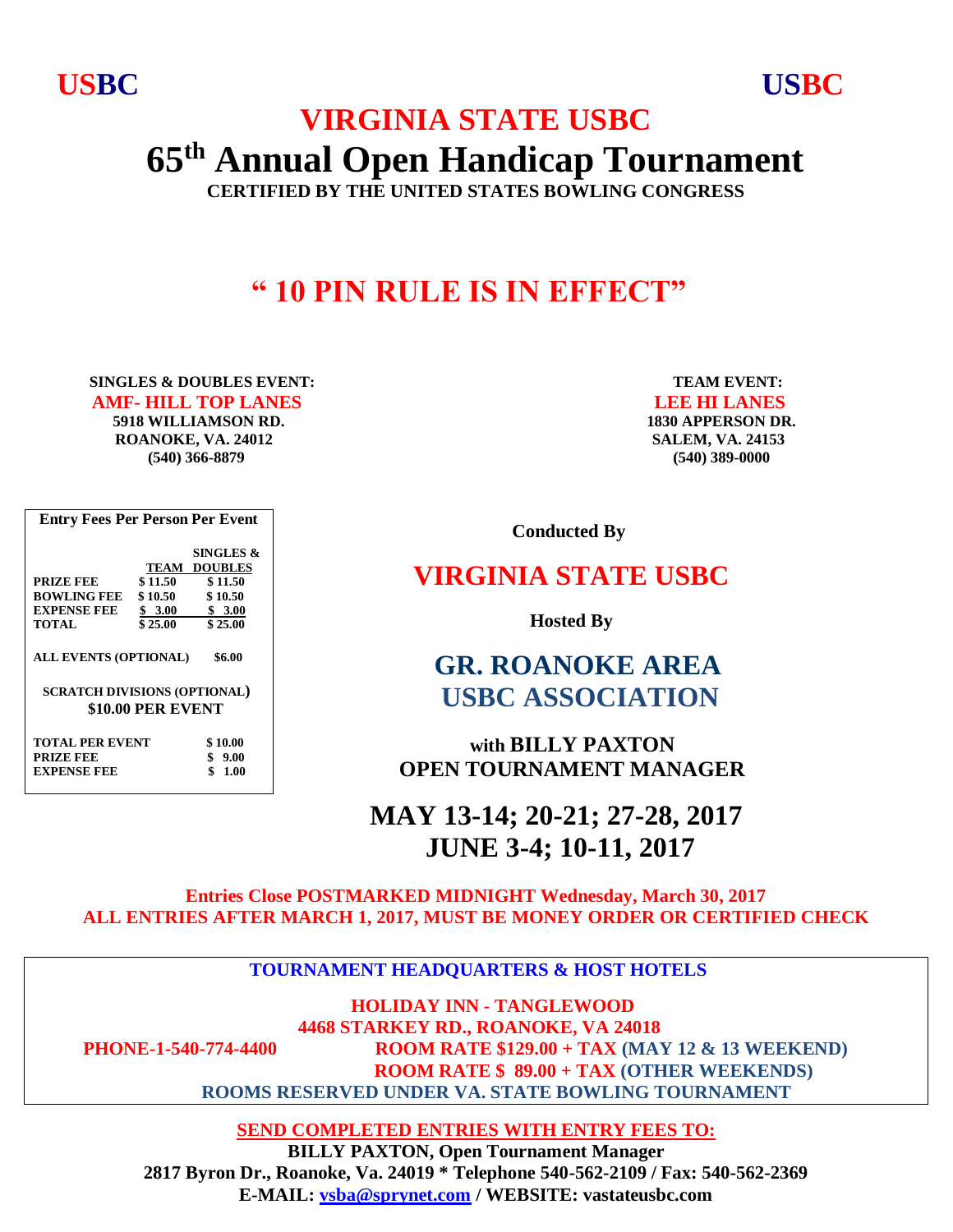

#### **ENTRY NUMBER: 2017 VIRGINIA STATE USBC 65 TH\ ANNUAL OPEN 2017 2017 HANDICAP CHAMPIONSHIP TOURNAMENT 2017**

#### **PLEASE READ THE RULES FIRST – TYPE OR PRINT AND FILL ALL SPACES COMPLETELY & CLEARLY**

#### **ALL BOWLERS MUST PRESENT A CURRENT USBC CARD OR PAY \$21.00 TO PURCHASE AN AFFILIATED CARD. THERE WILL BE NO EXCEPTIONS**

| <b>TEAM NAME:</b>                                                                                                                                                                                                                                      | <b>CAPTAIN'S NAME:</b>                                                                            |                                                   |                                                              |                       | PH:                                     |                                        |  |  |  |  |  |
|--------------------------------------------------------------------------------------------------------------------------------------------------------------------------------------------------------------------------------------------------------|---------------------------------------------------------------------------------------------------|---------------------------------------------------|--------------------------------------------------------------|-----------------------|-----------------------------------------|----------------------------------------|--|--|--|--|--|
| <b>ADDRESS:</b><br><b>NAME OF YOUR LOCAL</b>                                                                                                                                                                                                           | CITY:                                                                                             |                                                   | <b>STATE:</b><br><b>ENTERING</b>                             |                       | ZIP:<br><b>CHECK IF PAYING</b>          |                                        |  |  |  |  |  |
| <b>BOWLING ASSOCIATION:</b>                                                                                                                                                                                                                            |                                                                                                   |                                                   |                                                              | <b>AVERAGE</b>        |                                         | FOR HDCP ALL EVENTS<br>OR SCRATCH TEAM |  |  |  |  |  |
| <b>TYPE OR PRINT LEGIBLY THE BOWLER'S NAME</b><br>AS IT APPEARS IN THE YEARBOOK<br><b>LAST</b><br><b>FIRST</b><br><b>INITIAL</b>                                                                                                                       | <b>BOWLER ID#</b><br>$(EX: 2358-328)$                                                             | <b>SOCIAL SECURITY</b><br><b>NUMBER</b>           | <b>FINAL</b><br>2015-16<br><b>Member Lookup</b>              | <b>JAN. 1</b><br>2017 | <b>HANDICAP</b><br>ALL<br><b>EVENTS</b> | <b>SCRATCH</b><br><b>TEAM</b>          |  |  |  |  |  |
| 1                                                                                                                                                                                                                                                      |                                                                                                   |                                                   |                                                              |                       |                                         |                                        |  |  |  |  |  |
| $\overline{2}$                                                                                                                                                                                                                                         |                                                                                                   |                                                   |                                                              |                       |                                         |                                        |  |  |  |  |  |
| $\overline{\mathbf{3}}$                                                                                                                                                                                                                                |                                                                                                   |                                                   |                                                              |                       |                                         |                                        |  |  |  |  |  |
| 4                                                                                                                                                                                                                                                      |                                                                                                   |                                                   |                                                              |                       |                                         |                                        |  |  |  |  |  |
| 5                                                                                                                                                                                                                                                      |                                                                                                   |                                                   |                                                              |                       |                                         |                                        |  |  |  |  |  |
| <b>TOURNAMENT DATES</b><br><b>AMF - HILL TOP LANES</b><br><b>LEE HI LANES</b>                                                                                                                                                                          |                                                                                                   |                                                   |                                                              |                       |                                         |                                        |  |  |  |  |  |
| <b>Singles &amp; Doubles</b><br><b>Team Squad Times</b><br><b>Squad Times</b><br>Saturday & Sunday<br>Saturday & Sunday<br>MAY 13-14;20-21;27-28 2017<br><b>JUNE 3-4;10-11 2017</b><br>8:00 & 12:00<br>$8:00 \& 1:00$                                  |                                                                                                   |                                                   |                                                              |                       |                                         |                                        |  |  |  |  |  |
|                                                                                                                                                                                                                                                        | "Additional squads may be added during the<br>tournament prior to last scheduled squad if needed" |                                                   |                                                              |                       |                                         |                                        |  |  |  |  |  |
| <b>LANES DRESSED ONCE A DAY</b><br><b>ENTER DATE&amp; TIME FOR TEAM</b><br><b>ENTER DATE &amp; TIME FOR S &amp; D</b><br><b>OFFICE USE ONLY</b><br>$1ST$ CHOICE<br>$1ST$ CHOICE<br><b>TEAM SCHEDULE</b>                                                |                                                                                                   |                                                   |                                                              |                       |                                         |                                        |  |  |  |  |  |
| <b>SINGLES &amp;</b>                                                                                                                                                                                                                                   | $2^{ND}$ CHOICE                                                                                   |                                                   |                                                              | $2^{ND}$ CHOICE       |                                         |                                        |  |  |  |  |  |
| <b>DOUBLES</b>                                                                                                                                                                                                                                         | 3RD CHOICE                                                                                        |                                                   |                                                              | 3RD CHOICE            |                                         |                                        |  |  |  |  |  |
| <b>ENTRY COST</b>                                                                                                                                                                                                                                      |                                                                                                   |                                                   |                                                              |                       |                                         |                                        |  |  |  |  |  |
| Print form to Send in Mail<br><b>SCRATCH DIVISION</b><br><b>HANDICAP DIVISION</b>                                                                                                                                                                      |                                                                                                   |                                                   |                                                              |                       |                                         |                                        |  |  |  |  |  |
| \$25.00 PER PERSON PER EVENT<br><b>TEAM EVENT \$125.00</b><br>$\sim$                                                                                                                                                                                   | * WHOLE TEAM MUST BOWL                                                                            |                                                   | \$10.00 PER PERSON PER EVENT<br>TEAM EVENT \$50.00           |                       |                                         | <b>Rest Form</b>                       |  |  |  |  |  |
| <b>SINGLES EVENT \$25.00 \$</b><br><b>DOUBLES EVENT \$50.00 \$</b>                                                                                                                                                                                     | <b>** BOTH BOWLERS MUST BOWL</b>                                                                  |                                                   | <b>SINGLES EVENT \$10.00</b><br><b>DOUBLES EVENT \$20.00</b> | \$                    |                                         | <b>Rest Group</b>                      |  |  |  |  |  |
| <b>ALL EVENTS \$6.00</b><br>\$<br><b>HANDICAP TOTAL</b><br>\$                                                                                                                                                                                          | Total Amount Due: \$                                                                              | <b>ALL EVENTS \$10.00</b><br><b>SCRATCH TOTAL</b> | \$<br>\$                                                     |                       |                                         |                                        |  |  |  |  |  |
| FOR OFFICE USE ONLY: AMOUNT RECEIVED WITH ENTRY \$                                                                                                                                                                                                     |                                                                                                   |                                                   |                                                              |                       |                                         |                                        |  |  |  |  |  |
| MAKE ALL CHECKS, MONEY OREDERS, AND CERTIFIED CHECKS PAYABLE TO: VA. STATE OPEN TOURNAMENT FUND<br>MAIL TO: VIRGINIA STATE OPEN TOURNAMENT, 2817 BYRON DR., ROANOKE, VA. 24019<br>(AFTER MARCH 1, 2016 ONLY MONEY ORDERS & CERTIFIED CHECKS ACCEPTED.) |                                                                                                   |                                                   |                                                              |                       |                                         |                                        |  |  |  |  |  |

**THERE WILL BE A \$30.00 FEE FOR ALL RETURNED CHECKS**

|                | <b>TYPE OR PRINT LEGIBLY THE BOWLER'S NAME</b>                                               | <b>BOWLER ID#</b> | <b>SOCIAL SECURITY</b> | <b>FINAL</b> | <b>JAN.1</b> | <b>SCRATCH</b>  | <b>OFFICE</b>   |  |  |  |
|----------------|----------------------------------------------------------------------------------------------|-------------------|------------------------|--------------|--------------|-----------------|-----------------|--|--|--|
|                | AS IT APPEARS IN THE YEARBOOK                                                                | $(EX: 2358-328)$  | <b>NUMBER</b>          | 2015-16      | 2017         | <b>DIVISION</b> | <b>USE ONLY</b> |  |  |  |
|                | <b>INITIAL</b><br><b>LAST</b><br><b>FIRST</b>                                                |                   |                        |              |              | S.<br>D<br>A    |                 |  |  |  |
|                |                                                                                              |                   |                        |              |              |                 | S D A           |  |  |  |
|                |                                                                                              |                   |                        |              |              |                 |                 |  |  |  |
| $\overline{2}$ |                                                                                              |                   |                        |              |              |                 | D A             |  |  |  |
|                |                                                                                              |                   |                        |              |              |                 |                 |  |  |  |
|                |                                                                                              |                   |                        |              |              |                 | S<br>D          |  |  |  |
|                |                                                                                              |                   |                        |              |              |                 |                 |  |  |  |
| $\overline{2}$ |                                                                                              |                   |                        |              |              |                 | $\mathbf{D}$    |  |  |  |
|                |                                                                                              |                   |                        |              |              |                 | DA<br>S         |  |  |  |
|                |                                                                                              |                   |                        |              |              |                 |                 |  |  |  |
| $\overline{2}$ |                                                                                              |                   |                        |              |              |                 | S<br>D<br>A     |  |  |  |
|                | IF THE 6TH BOWLER IS LISTED ON ANOTHER TEAM, PLEASE GIVE THEIR NAME AND THE OTHER TEAM NAME. |                   |                        |              |              |                 |                 |  |  |  |